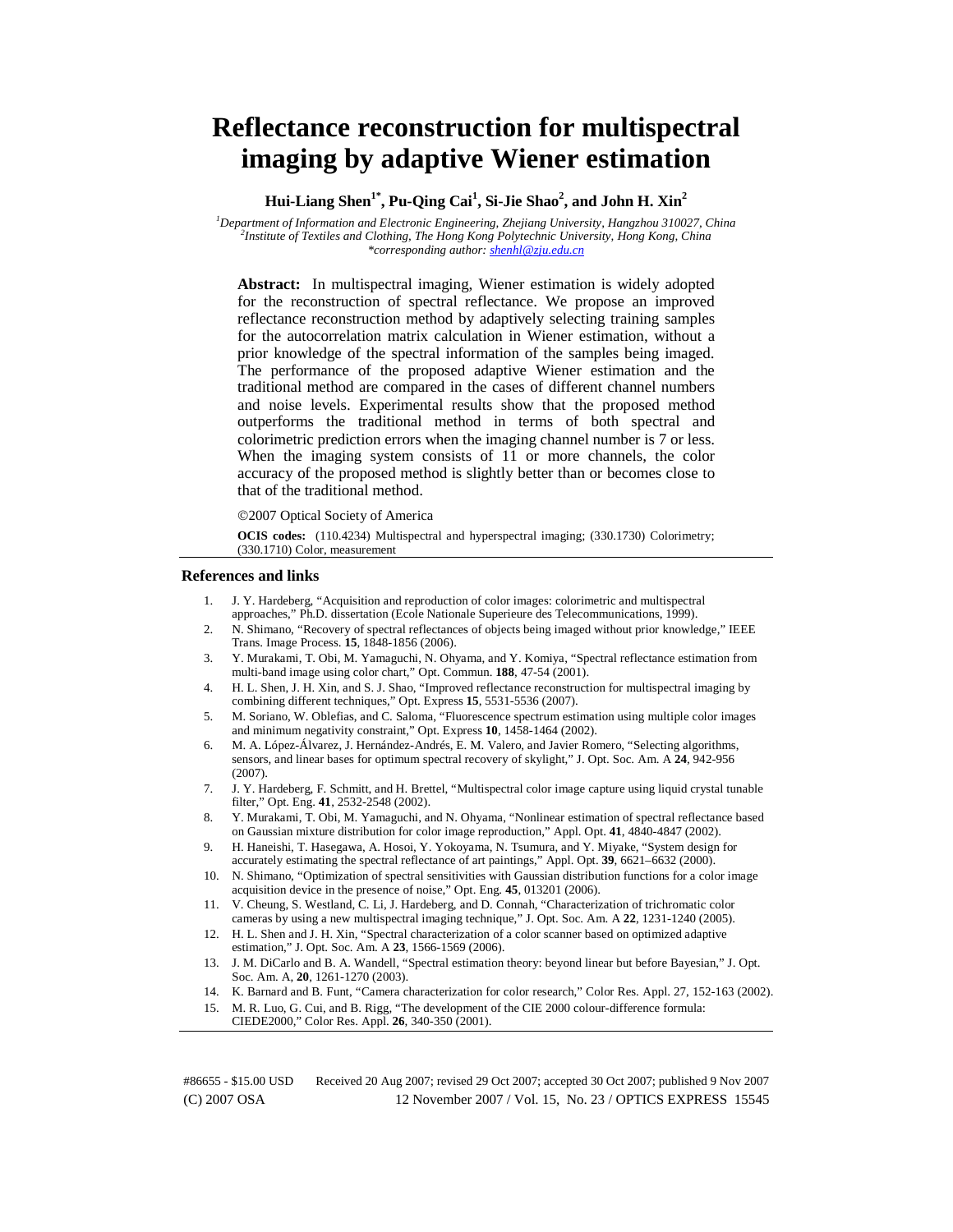#### **1. Introduction**

Recently, multispectral imaging has been widely studied in the reconstruction of the spectral information of the samples being imaged and the recovery of the spectrums of illuminants [1- 10]. In a multispectral imaging system, usually more than three imaging channels are used. There are also attempts to recover spectral reflectance using traditional 3-channel digital camera or color scanner [11-13].

In the literature of color imaging, several reflectance reconstruction techniques, such as Wiener estimation [2-4, 8-10], pseudoinverse method [1, 7, 11, 12], and finite-dimensional modeling [4, 11], have been proposed. Among these techniques, Wiener estimation is among the most widely adopted ones, which involves three matrixes, i.e., spectral responsivity, autocorrelation matrix of reflectance, and imaging noise. Shimano proposed a method for reflectance recovery using Wiener estimation without a prior knowledge of the spectral reflectance and system noise [2]. Murakami et al. proposed a nonlinear reflectance estimation method based on Gaussian mixture distribution and Wiener estimation [8]. Shen, *et al*., found that the color accuracy of the reflectance reconstruction can be improved by combining three different techniques [4].

For a real imaging system, its behavior sometimes departs from the theoretic imaging process, and therefore the special selection of training samples has obvious impact on the color accuracy of the reflectance reconstruction [8, 9, 12, 13]. To cope with this problem, Haneishi et al. proposed to divide the sensor space into several sub-blocks to improve Wiener estimation [9]. Currently, Shen and Xin introduced an optimized estimation method for spectral reflectance reconstruction [12]. Their method consists of three main steps: (1) select a subset of training samples whose responses are close to that of the test sample, (2) calculate the weighting of each training sample, and (3) calculate the transform matrix for the test sample. DiCarlo and Wandell also proposed a method to recover high-dimensional reflectance from low-dimensional response by selecting training samples adaptively [13].

In this study, we propose a method to reconstruct spectral reflectance by using a modified Wiener estimation method, without a prior knowledge of the spectral characteristics of the samples being imaged. We investigate whether the accuracy of reflectance estimation can be improved if the training samples for calculating the reflectance characteristics are adaptively selected and appropriately weighted. The novelty of the proposed method is mainly in the manner of training sample selection and autocorrelation matrix construction. The performance of the proposed adaptive Wiener estimation and the traditional methods are compared in cases of different channel numbers and different noise levels.

# **2. Formulation of multispectral imaging**

In this study the multispectral imaging system consists of a monochrome digital camera and several narrowband filters, and the response of the camera is proportional to the intensity of light entering the sensor. Let  $l(\lambda)$  be the spectral power distribution of the imaging illuminant, *r*( $\lambda$ ) be the spectral reflectance of the sample being imaged,  $f_c(\lambda)$  be the spectral transmittance of the *c*th (1≤*c*≤*C*) channel, and  $s(\lambda)$  be the spectral sensitivity of the monochrome camera, then the response  $v_c$  of the *c*th channel can be represented as

$$
v_c = \int l(\lambda)r(\lambda)f_c(\lambda)s(\lambda)d\lambda + b_c + n_c
$$
  
= 
$$
\int m_c(\lambda)r(\lambda)d\lambda + b_c + n_c
$$
 (1)

where  $b_c$  is the bias response caused by dark current, and  $n_c$  is the zero-mean imaging noise. As  $l(\lambda)$ ,  $f_c(\lambda)$  and  $s(\lambda)$  are unknown a prior, they are merged into a single term  $m_c(\lambda)$ , which is referred as spectral responsivity. In practical computation, the continuous functions can be replaced by their sampled counterparts so that the integral can be written as summation. If *N* uniformly spaced samples are used over the visible spectrum, Eq. (1) can be written in vector and matrix notation as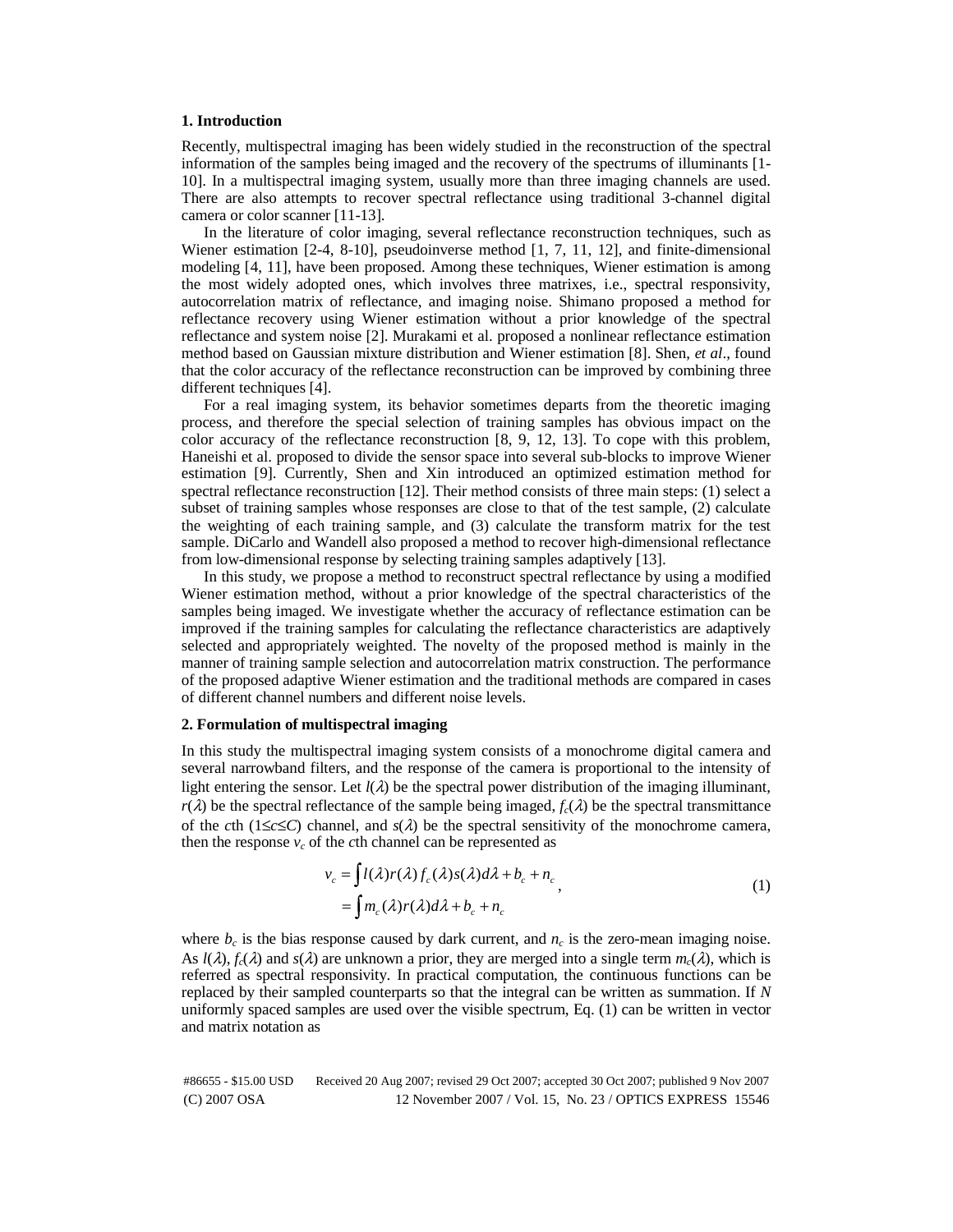$$
\mathbf{v} = \mathbf{M}\mathbf{r} + \mathbf{b} + \mathbf{n} \tag{2}
$$

where **v** is the  $C \times 1$  vector of response, **M** is the  $C \times N$  matrix of spectral responsivity, **r** is the *N*×1 vector of reflectance, **b** is the *C*×1 vector of dark current response, and **n** is the *C*×1 vector of imaging noise. In the mathematical recovery of spectral responsivity **M**, two constraints, i.e., non-negativeness and smoothness, are usually imposed [12, 14]. As the filters used in this study are of narrowband, only the non-negativeness constraint for **M** is needed:

$$
m_{ij} \ge 0 \tag{3}
$$

where  $1 \le i \le C$  and  $1 \le j \le N$ . For the detailed solution of **M**, interested readers are referred to Ref. 14. If let **u**=**v**-**b**, Eq. (2) becomes

$$
\mathbf{u} = \mathbf{M}\mathbf{r} + \mathbf{n} \,. \tag{4}
$$

# **3. Wiener estimation**

The estimation of reflectance is to find an *N*×*C* matrix **W** that can transform the response **u** into the estimated reflectance **r**ˆ ,

$$
\hat{\mathbf{r}} = \mathbf{W}\mathbf{u} \,,\tag{5}
$$

such that the mean square error between the actual and predicted reflectance is minimized. In Wiener estimation, the transform matrix is

$$
\mathbf{W}_{\text{WE}} = \mathbf{K}_{r} \mathbf{M}^{T} (\mathbf{M} \mathbf{K}_{r} \mathbf{M}^{T} + \mathbf{K}_{n})^{-1},
$$
\n(6)

where  $\mathbf{K}_r$  and  $\mathbf{K}_n$  are the autocorrelation matrices of reflectance and noise, respectively:

$$
\mathbf{K}_r = E\{\mathbf{r}\mathbf{r}^T\},\tag{7}
$$

$$
\mathbf{K}_n = \text{diag}\{\sigma_1^2, \sigma_2^2, \cdots, \sigma_C^2\}.
$$
\n(8)

 $\cdots$ ,  $\sigma_c^2$  }. (8)<br>annels are assumed to be independent, and hence **K**<sub>n</sub><br>g system, the noise variance of the *c*th channel is In this study the noises of different channels are assumed to be independent, and hence **K***<sup>n</sup>* is a diagonal matrix. In an actual imaging system, the noise variance of the *c*th channel is estimated as

$$
\hat{\sigma}_c^2 = E\left\{ \left\| u_c - \mathbf{m}_c \mathbf{r} \right\|^2 \right\},\tag{9}
$$

where  $\|\mathbf{x}\|$  denotes Frobenius norm of vector **x**,  $u_c$  is the response of the *c*th channel, and **m**<sub>*c*</sub> is the spectral responsivity of the *c*th channel.

# **4. The proposed method**

From Eq. (6), it is noticed that the transform matrix  $\mathbf{W}_{\text{WE}}$  in Wiener estimation is decided by 3 matrixes, i.e., **M**, **K**<sub>*r*</sub>, and **K**<sub>*n*</sub>. **M** and **K**<sub>*n*</sub> are fixed for a given imaging system, while **K**<sub>*r*</sub> contains the correlation characteristics of the reflectances of the training samples. In traditional Wiener estimation, **K***r* is usually calculated from all the available training samples when it is not easy to get the ensemble of the candidate sample (test sample) in some practical applications. However, it is reasonable to argue that, if the training samples for calculating  $\mathbf{K}_r$ are close to the candidate sample, the transform matrix **W** should contain more meaningful characteristics to the candidate sample. Based on this consideration, we propose a new method for reflectance construction, which is referred as adaptive Wiener estimation in this study.

Suppose the response of the candidate sample is **u**, and then its corresponding reflectance **r**ˆ can be calculated according to the traditional Wiener estimation in Eq. (6). The training samples with reflectance  $\mathbf{r}_i$  for calculating  $\mathbf{K}_r$  can then be selected according to their spectral similarity to  $\hat{\mathbf{r}}$ . In the calculation of spectral similarity, the reflectance is normalized so that its summation is equal to 1. The reason for normalization is that statistical information of the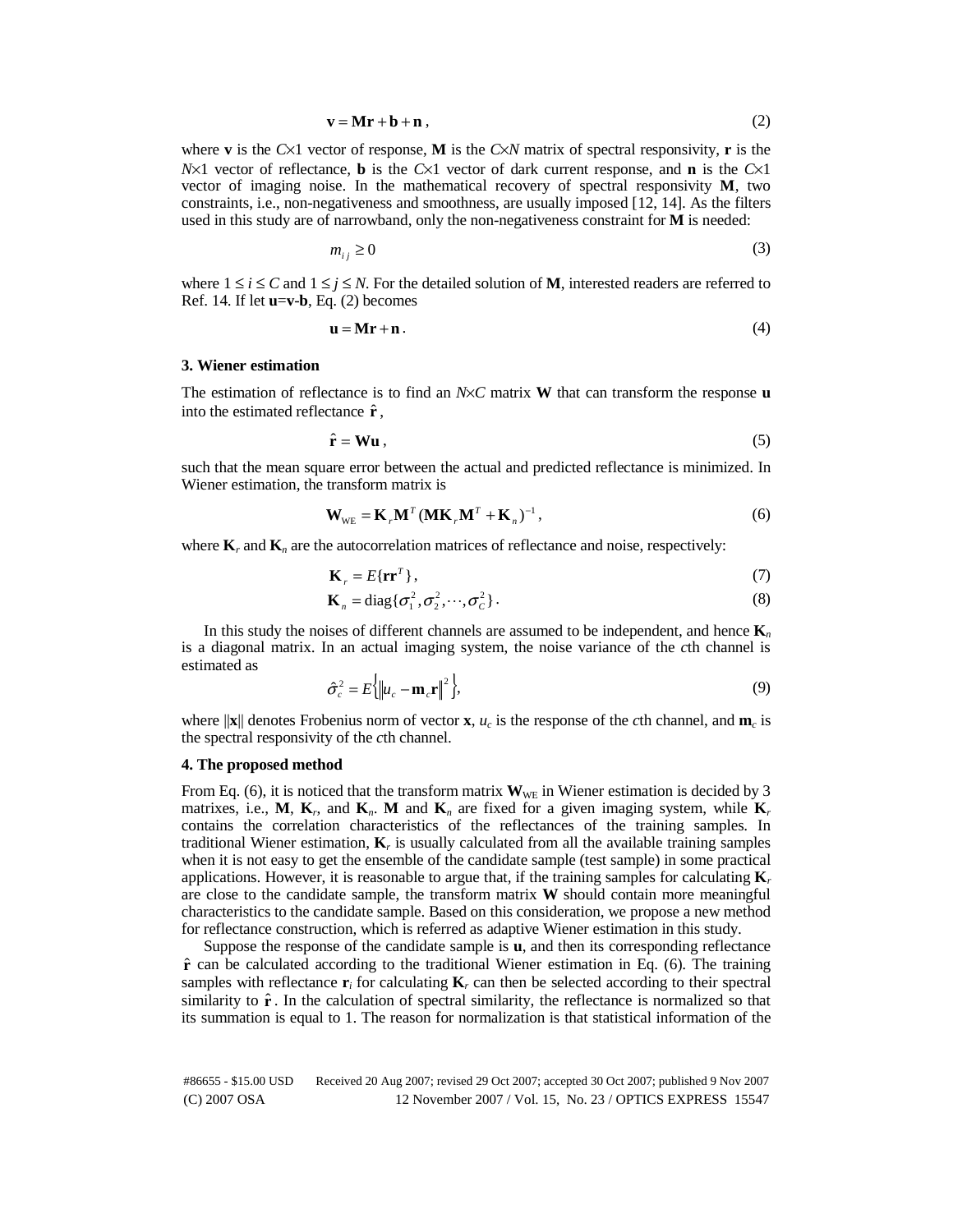reflectance is mainly decided by its shape, not magnitude. The spectral similarity consists of two terms, i.e., mean spectral distance and maximum spectral distance:

$$
d_i = \alpha \text{ mean} \left\{ \left| \frac{\mathbf{r}_i}{\|\mathbf{r}_i\|} - \frac{\hat{\mathbf{r}}}{\|\hat{\mathbf{r}}\|} \right\} + (1 - \alpha) \text{ max} \left\{ \left| \frac{\mathbf{r}_i}{\|\mathbf{r}_i\|} - \frac{\hat{\mathbf{r}}}{\|\hat{\mathbf{r}}\|} \right\} \right\},
$$
(10)

where  $\alpha$  is a scaling factor,  $|\mathbf{x}|$  denotes the absolute values of the elements of vector **x**. In this study, we let  $\alpha$ =0.5. For two reflectances with similar shapes, both of the mean and maximum distances should not be large. When  $\mathbf{r}_i$  is very similar to  $\hat{\mathbf{r}}$ ,  $d_i$  is close to 0.

We select *L* training samples according to their spectral similarities, and sort  $\mathbf{r}_i$  ( $1 \le i \le L$ ) in ascending order, or more specifically,  $d_1 \leq d_2 \leq \ldots \leq d_L$ . Among the selected *L* training samples, it is reasonable to assume that the spectral characteristic of the more similar  $\mathbf{r}_i$  (1  $\leq i$ ≤ *L*) should be more close to that of the candidate sample. Therefore, the *L* training samples are not equally treated in the calculation of  $\mathbf{K}_r$ . Or equivalently, the closer training samples should contribute more in the  $\mathbf{K}_r$  calculation.

Let  $\Omega$  be the set of training samples,  $\mathbf{r}_i$  is repeated  $k_i$  times:

$$
\Omega = \left\{ \underbrace{\mathbf{r}_1 \cdots \mathbf{r}_1}_{k_1 \text{ times}}, \cdots, \underbrace{\mathbf{r}_i \cdots \mathbf{r}_i}_{k_i \text{ times}}, \cdots, \underbrace{\mathbf{r}_L}_{1 \text{ time}} \right\},\tag{11}
$$

where the repeat time  $k_i$  for the *i*th ( $1 \le i \le L$ ) selected training sample is calculated as

$$
k_i = (d_L/d_i)^{\gamma} + 0.5,
$$
\n(12)

where the operator  $\lfloor x \rfloor$  rounds *x* to the nearest integer towards zero,  $\gamma$  is the exponential factor. In this study, we let  $\gamma=1$ . As the **r**<sub>*L*</sub> is the most dissimilar training sample to  $\hat{\mathbf{r}}$ ,  $k_L=1$ .

By this way, the number of training samples in set  $\Omega$  is usually larger than *L*. Then the transform matrix of the adaptive Wiener estimation becomes

$$
\mathbf{W}_{\text{AWE}} = \mathbf{K}_{r,\Omega} \mathbf{M}^T (\mathbf{M} \mathbf{K}_{r,\Omega} \mathbf{M}^T + \mathbf{K}_n)^{-1},
$$
\n(13)

where  $\mathbf{K}_{r,\Omega}$  is the autocorrelation matrix of the reflectances in the training set  $\Omega$ , and  $\mathbf{K}_n$  is the same as Eq. (8). By substituting Eq. (13) into Eq. (5), the spectral reflectance of the candidate sample with response **u** can be reconstructed.

It is noted that the matrix  $W_{AWE}$  need to be calculated per pixel in a multispectral image and thus the proposed method is computationally expensive than traditional Wiener estimation. This is actually the common shortcoming for almost all adaptive methods. Nevertheless, it is worthwhile to adopt the adaptive method when the color accuracy is very important.

## **5. Experimental results**

In the experiment, the multispectral imaging system includes a QImaging monochrome digital camera model Retiga-EXi, and a liquid crystal tunable filter (LCTF) made by Cambridge Research and Instrument Co. The LCTF can tune the center wavelengths of the narrowband filters electronically. The color target was GretagMacBeth Color Checker DC (CDC), and the reflectances of the color patches on the CDC were measured using a GretagMacBeth spectrophotometer 7000A with an interval of 10 nm. The multispectral images of the CDC were acquired under an approximate D65 lighting condition, and the spatial non-uniformity of the light field was corrected using a white paper. Totally 198 color patches on the CDC were used for reflectance construction, excluding the glossy ones and the duplicated darkest ones. The inherent characteristics of the imaging system, i.e., the spectral responsivity **M** and the noise variances in Eq. (9), were estimated using the CDC. Figure 1 shows the 31-channel spectral responsivity **M**. In the experiment of spectral reflectance estimation, the CDC served as the test target. The reflectances of 1269 Munsell color chips, which were obtained from the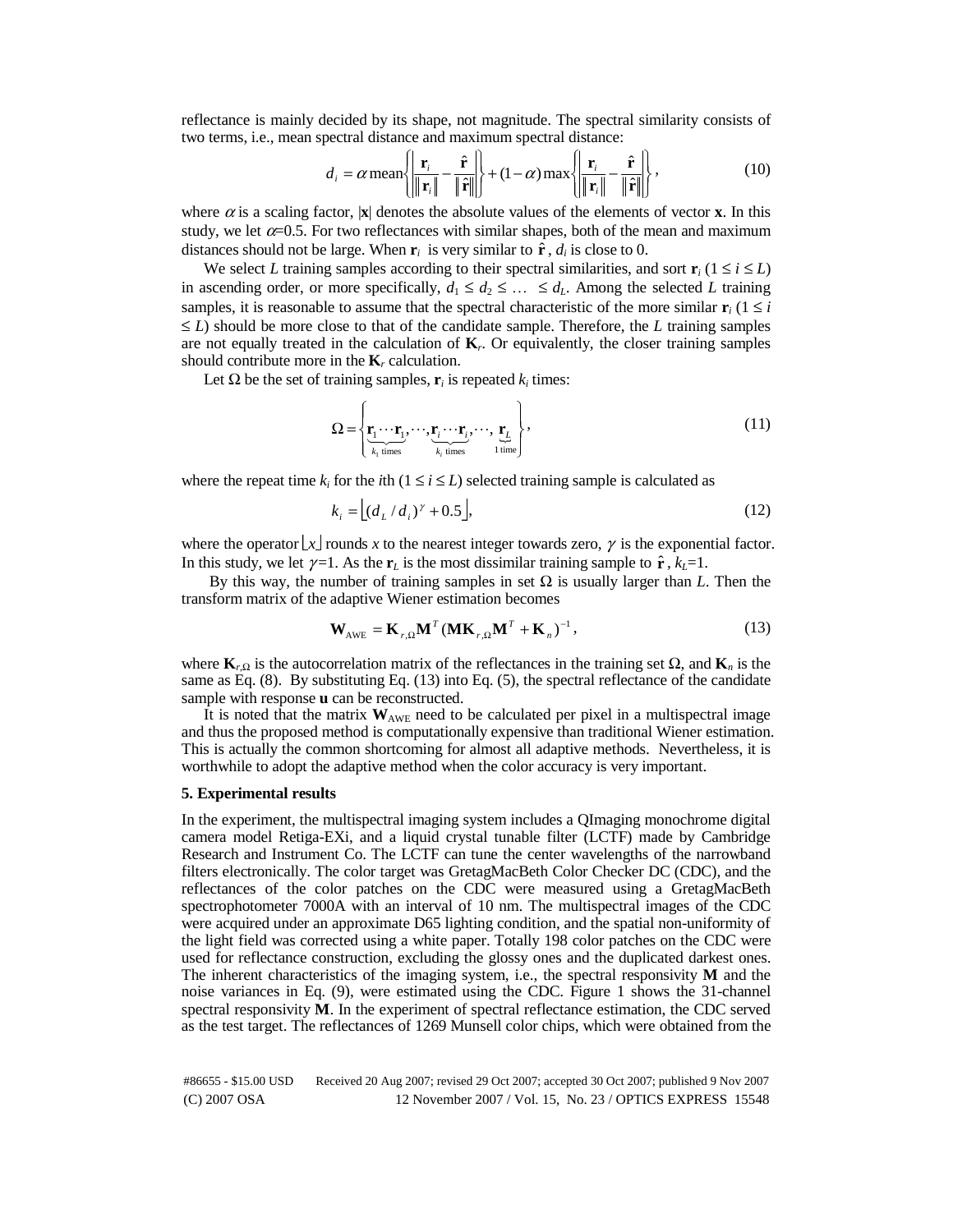website http://spectral.joensuu.fi, were used as training samples. For the sake of data consistency with the measured CDC reflectances, the reflectances of the Munsell chips were also re-sampled at 10 nm interval. The whole collection of the Munsell reflectances is shown in Fig. 2. It is noted that the multispectral images of the Munsell chips are not needed in this study. The autocorrelation matrix  $\mathbf{K}_r$  for the traditional Wiener estimation is calculated from all the 1269 reflectances of the Munsell chips, while the matrix **K***<sup>r</sup>*,Ω for the proposed adaptive method is calculated from the subset of the selected training reflectances specified in Eq. (11).



Fig. 1. The spectral responsivities of the 31 channels of the multispectral imaging system.



Fig. 2. Reflectances of the 1296 Munsell color chips.

To evaluate the color accuracy of the reflectance reconstruction methods in detail, the experiment was conducted on two data sets, one was synthetic data and the other was real data. In the synthetic data part, the influences of the different combinations of channel number *C* and noise level were investigated; in the real data part, only the influences of *C* were studied as the noise level was decided by the actual imaging system. The values of channel number *C* are 6, 7, 11, or 16. The reason for choosing these *C* values is because when the channel sequences are uniformly selected, both of the 1st and 31st channels can be included. Table 1 lists the corresponding channel sequences in each case.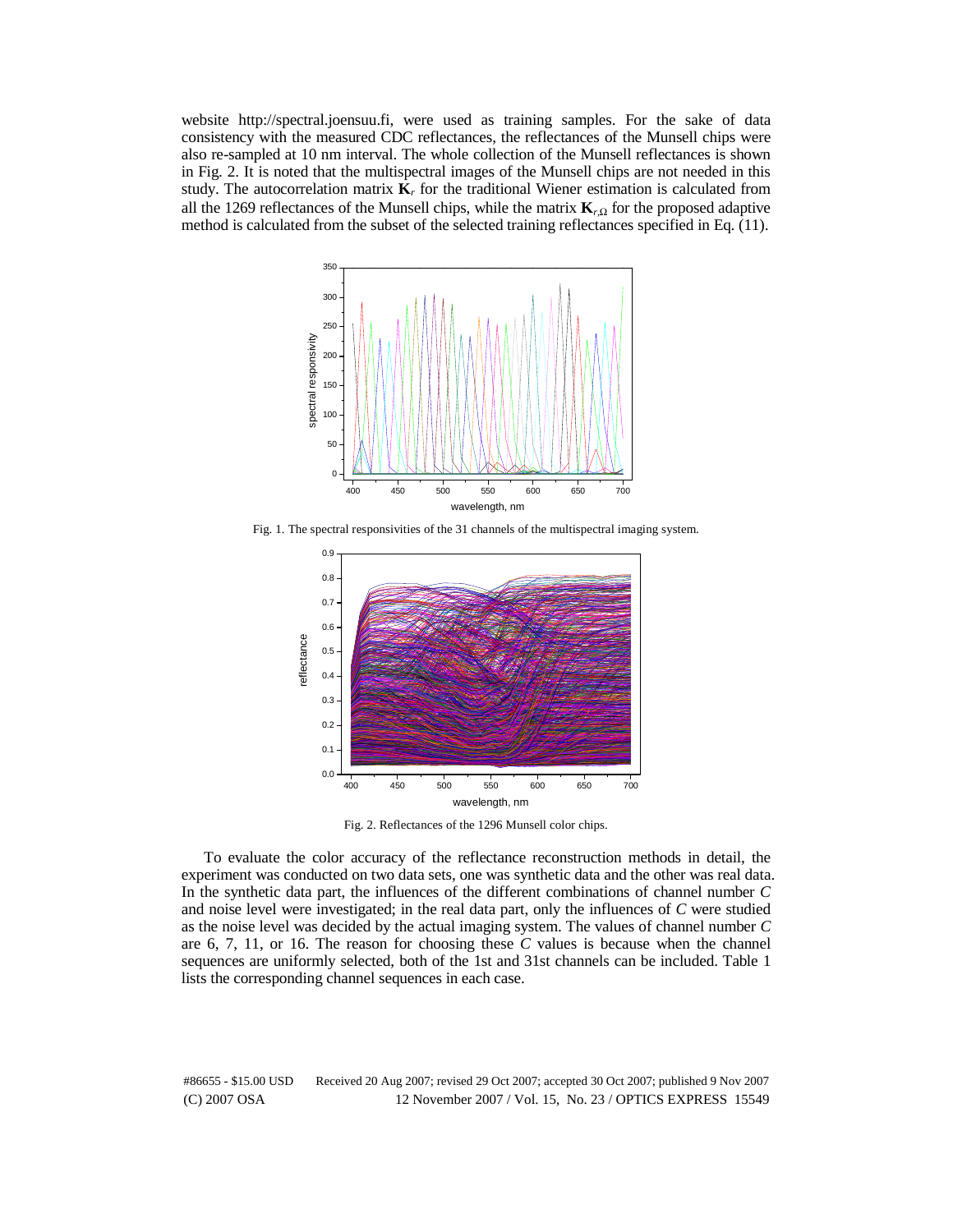Table 2. The corresponding channel sequences of different channel number *C*

| channel number $C$ | channel sequences                                         |
|--------------------|-----------------------------------------------------------|
|                    | 1,7,13,19,25,31                                           |
|                    | 1,6,11,16,21,26,31                                        |
|                    | 1,4,7,10,13,16,19,22,25,28,31                             |
|                    | 1, 3, 5, 7, 9, 11, 13, 15, 17, 19, 21, 23, 25, 27, 29, 31 |

The performance of the proposed method is compared with the traditional Wiener estimation and the optimization method [12]. The comparison between the proposed method and the traditional Wiener estimation was carried out on both synthetic and real data. As the optimization method requires the responses of training samples, its comparison with the proposed method was conducted only on the synthetic data.

The color accuracy of the reflectance reconstruction is evaluated in terms of both spectral and colorimetric error. The spectral rms error between the actual reflectance **r** and its estimate  $\hat{\bf r}$  is calculated as

$$
rms = \left(\frac{(\mathbf{r} - \hat{\mathbf{r}})^T (\mathbf{r} - \hat{\mathbf{r}})}{N}\right)^{1/2}.
$$
 (14)

The colorimetric error, denoted as  $\Delta E_{00}$ <sup>\*</sup>, is calculated according to the CIEDE2000 color difference formula [15] under several standard illuminants such as D65 and F2.

#### *5.1. Synthetic data*

The objective of this part is to comprehensively evaluate the performance of the proposed method under various noise levels and different channel numbers. The spectral responsivity **M** is supposed to be known a prior, and the response **u**syn of the multispectral imaging system is synthesized as

$$
\mathbf{u}_{\text{syn}} = \mathbf{M}\mathbf{r} + \mathbf{n}_{\sigma},\tag{15}
$$

where  $\mathbf{n}_{\sigma}$  denotes additive Gaussian noise with zero-mean and variance  $\sigma^2$ . The noise variance is related to the signal-to-noise ratio (SNR):

$$
SNR = 10 \log \left( \frac{\text{Tr}(\mathbf{M} \mathbf{K}_{r} \mathbf{M}^{T})}{\sigma^{2}} \right),
$$
\n(16)

where the term  $Tr(\mathbf{MK}_r\mathbf{M}^T)$  is the average signal power captured by the multispectral imaging system. In this experiment, we investigated the color accuracy of reflectance reconstruction under three SNRs, i.e.,  $\infty$ , 50, and 40. SNR= $\infty$  means there is no noise in the imaging system. The noise variance  $\sigma^2$  of the corresponding SNR can be obtained by transforming Eq. (16).

It is noted that the response **u**syn in Eq. (15) is simulated for each candidate sample on the CDC chart. The responses of the Munsell chips are not simulated for the proposed adaptive Wiener estimation as the selection of training samples is carried out in the reflectance space. For the optimization method, however, the responses of the Munsell samples are also synthesized as its training sample selection is conducted in the response space [12].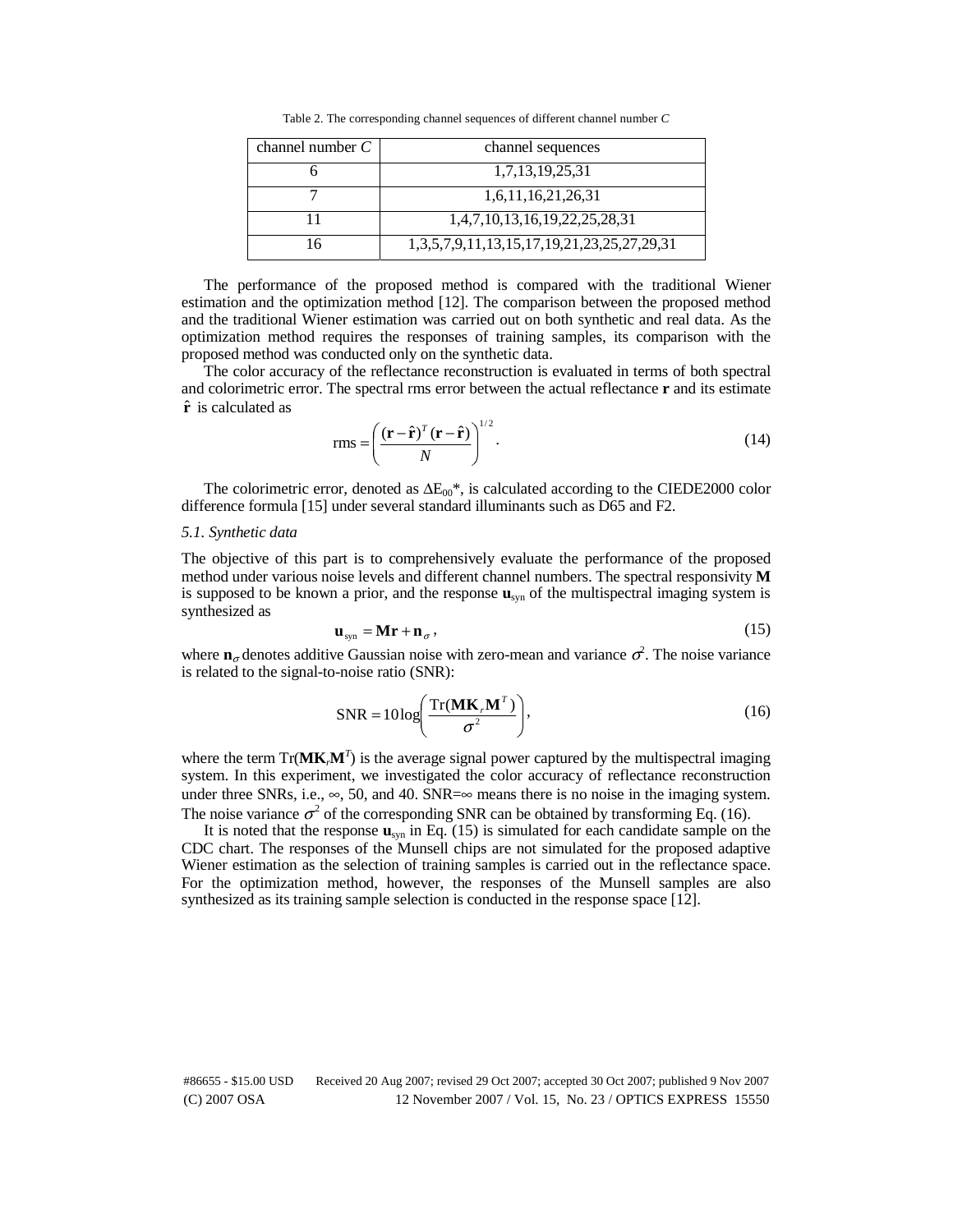

Fig. 3. The distribution of average reflectance rms error (left) and average color difference error (right) with respect to the training sample number *L*. Channel number *C*=6 and SNR=50.

It is of interest to investigate the influence of training sample number *L* on the accuracy of reflectance reconstruction. Figure 3 shows the distributions of average spectral error and colorimetric error with respect to *L* when *C*= 6 and SNR=50, indicating *L*=50 is appropriate. In the experiment we found that the distribution trends were different when *C* and SNR changed, but the variation of color accuracy was not large. Therefore we simply use *L*=50 in the following experiments.

Figure 4 shows the selected training sets  $\Omega$  for the given candidates. As expected, the shapes of the training samples are similar to those of the candidate samples.



Fig. 4. Two typical examples of the training sets for the given candidate samples. Channel number *C*=6 and SNR=50.

Table 2 compares the color accuracy of the proposed adaptive Wiener estimation with the tradition Wiener estimation and the optimization method. In the experiment, the threedimensional response space of the original optimization method [12] is extended to 6-, 7-, 11-, and 16-dimensional, respectively. It is found that the color errors of the optimization method are generally higher than those of the Wiener estimation and the proposed method, especially when SNR is low. This indicates that the optimization method doesn't offer good performance for the multispectral imaging system in this study. In the following, we compare the color accuracy of the proposed method and the Wiener estimation method in detail.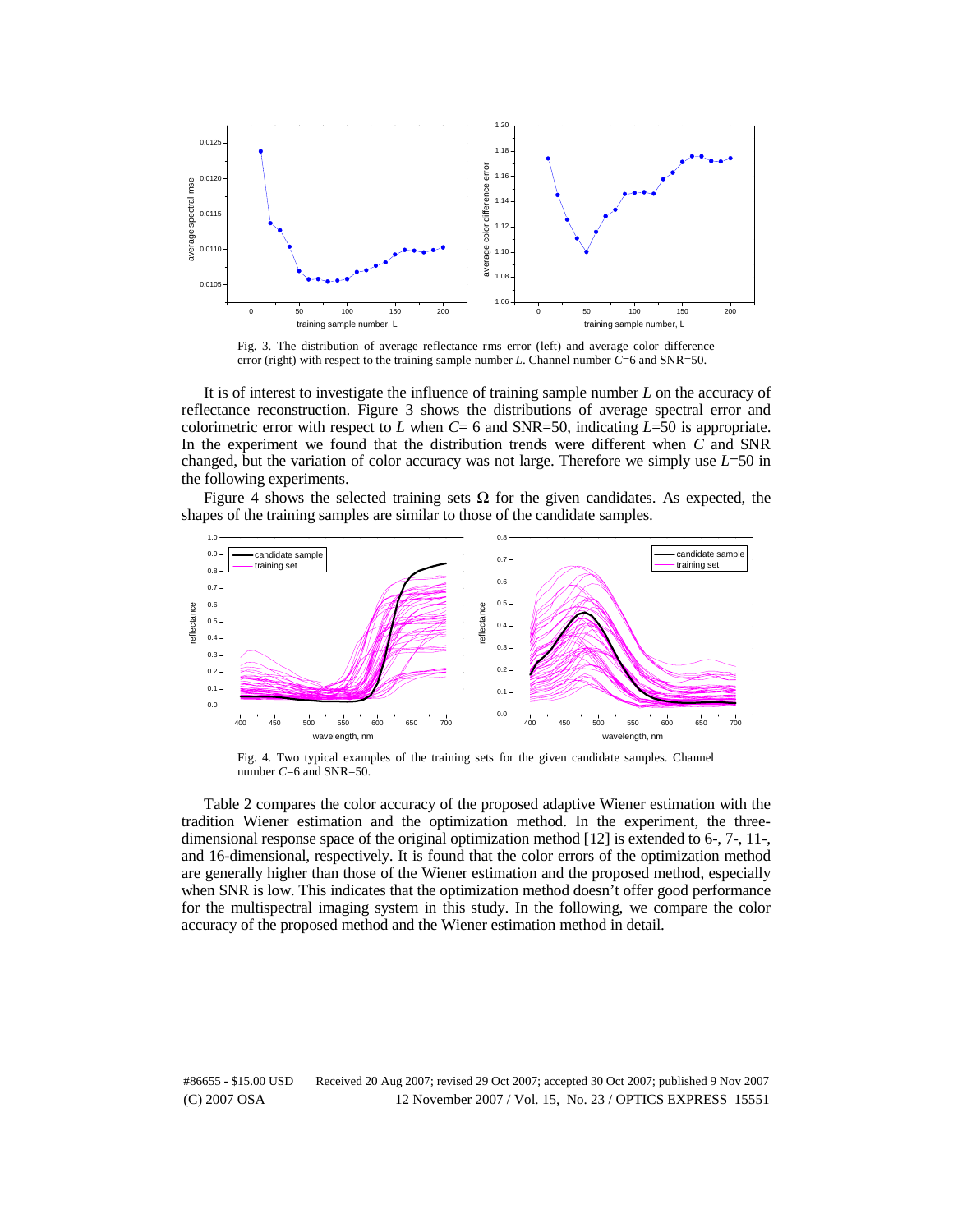| channel<br>number $C$ |          | SNR method_ | spectral rms |        |        | $\Delta E_{00}$ * under D65 |      |       | $\Delta E_{00}$ * under F2 |      |       |
|-----------------------|----------|-------------|--------------|--------|--------|-----------------------------|------|-------|----------------------------|------|-------|
|                       |          |             | mean         | std.   | max    | mean                        | std. | max   | mean                       | std. | max   |
|                       |          | <b>AWE</b>  | 0.0108       | 0.0117 | 0.0978 | 0.82                        | 1.00 | 7.17  | 0.84                       | 1.26 | 10.86 |
| 6                     | $\infty$ | WE          | 0.0157       | 0.0113 | 0.0642 | 1.17                        | 0.98 | 5.45  | 1.44                       | 1.27 | 6.72  |
|                       |          | Opt.        | 0.0144       | 0.0133 | 0.1190 | 1.34                        | 1.08 | 8.82  | 1.23                       | 1.38 | 15.87 |
|                       |          | <b>AWE</b>  | 0.0107       | 0.0103 | 0.0751 | 1.10                        | 1.01 | 6.21  | 1.11                       | 1.19 | 8.88  |
|                       | 50       | WE          | 0.0160       | 0.0111 | 0.0636 | 1.41                        | 1.08 | 7.10  | 1.65                       | 1.33 | 7.66  |
|                       |          | Opt.        | 0.0148       | 0.0136 | 0.1182 | 1.49                        | 1.21 | 8.98  | 1.38                       | 1.51 | 16.07 |
|                       |          | <b>AWE</b>  | 0.0126       | 0.0073 | 0.0485 | 1.99                        | 1.86 | 13.85 | 1.97                       | 1.90 | 15.45 |
|                       | 40       | WE          | 0.0180       | 0.0103 | 0.0625 | 2.28                        | 1.88 | 11.57 | 2.40                       | 1.97 | 13.04 |
|                       |          | Opt.        | 0.0191       | 0.0130 | 0.1168 | 2.38                        | 1.96 | 11.42 | 2.28                       | 2.31 | 16.42 |
|                       |          | <b>AWE</b>  | 0.0090       | 0.0118 | 0.0991 | 0.75                        | 0.92 | 7.73  | 0.77                       | 1.36 | 10.94 |
|                       | $\infty$ | WE          | 0.0112       | 0.0077 | 0.0391 | 0.95                        | 0.63 | 3.07  | 0.99                       | 1.05 | 9.37  |
|                       |          | Opt.        | 0.0114       | 0.0107 | 0.0875 | 1.08                        | 0.92 | 6.09  | 1.02                       | 1.13 | 10.38 |
|                       |          | <b>AWE</b>  | 0.0087       | 0.0085 | 0.0657 | 0.92                        | 0.88 | 5.46  | 0.93                       | 1.13 | 7.96  |
| 7                     | 50       | WE          | 0.0116       | 0.0074 | 0.0386 | 1.11                        | 0.80 | 5.96  | 1.16                       | 1.08 | 8.79  |
|                       |          | Opt.        | 0.0117       | 0.0097 | 0.0916 | 1.27                        | 1.00 | 6.52  | 1.21                       | 1.19 | 11.00 |
|                       |          | <b>AWE</b>  | 0.0111       | 0.0054 | 0.0446 | 1.75                        | 1.79 | 15.74 | 1.73                       | 1.77 | 15.80 |
|                       | 40       | WE          | 0.0146       | 0.0067 | 0.0342 | 1.98                        | 1.85 | 14.61 | 2.03                       | 1.83 | 14.01 |
|                       |          | Opt.        | 0.0164       | 0.0131 | 0.1501 | 2.16                        | 1.97 | 13.45 | 2.19                       | 2.19 | 16.55 |
|                       | $\infty$ | <b>AWE</b>  | 0.0049       | 0.0039 | 0.0267 | 0.19                        | 0.21 | 2.29  | 0.20                       | 0.27 | 3.02  |
|                       |          | WE          | 0.0060       | 0.0048 | 0.0245 | 0.14                        | 0.08 | 0.47  | 0.16                       | 0.14 | 1.19  |
|                       |          | Opt.        | 0.0049       | 0.0039 | 0.0315 | 0.24                        | 0.18 | 1.37  | 0.23                       | 0.21 | 2.13  |
|                       | 50       | <b>AWE</b>  | 0.0061       | 0.0038 | 0.0303 | 0.61                        | 0.54 | 3.55  | 0.60                       | 0.51 | 2.92  |
| 11                    |          | WE          | 0.0064       | 0.0025 | 0.0166 | 0.58                        | 0.57 | 3.30  | 0.58                       | 0.55 | 3.68  |
|                       |          | Opt.        | 0.0069       | 0.0046 | 0.0489 | 0.64                        | 0.55 | 3.20  | 0.64                       | 0.54 | 4.00  |
|                       | 40       | <b>AWE</b>  | 0.0105       | 0.0045 | 0.0393 | 1.64                        | 1.62 | 11.56 | 1.62                       | 1.55 | 9.95  |
|                       |          | WE          | 0.0125       | 0.0044 | 0.0257 | 1.76                        | 1.74 | 10.83 | 1.73                       | 1.67 | 9.24  |
|                       |          | Opt.        | 0.0144       | 0.0048 | 0.0392 | 1.82                        | 1.75 | 10.95 | 1.79                       | 1.75 | 13.82 |
|                       |          | <b>AWE</b>  | 0.0038       | 0.0029 | 0.0172 | 0.10                        | 0.16 | 1.84  | 0.11                       | 0.14 | 1.73  |
| 16                    | $\infty$ | WE          | 0.0038       | 0.0046 | 0.0220 | 0.04                        | 0.02 | 0.19  | 0.08                       | 0.04 | 0.33  |
|                       |          | Opt.        | 0.0030       | 0.0026 | 0.0218 | 0.12                        | 0.10 | 0.67  | 0.13                       | 0.11 | 1.04  |
|                       | 50       | <b>AWE</b>  | 0.0056       | 0.0032 | 0.0253 | 0.58                        | 0.47 | 3.20  | 0.59                       | 0.46 | 3.29  |
|                       |          | WE          | 0.0054       | 0.0019 | 0.0137 | 0.53                        | 0.47 | 3.55  | 0.59                       | 0.51 | 3.58  |
|                       |          | Opt.        | 0.0060       | 0.0021 | 0.0234 | 0.58                        | 0.55 | 4.34  | 0.64                       | 0.64 | 4.44  |
|                       |          | <b>AWE</b>  | 0.0103       | 0.0044 | 0.0401 | 1.51                        | 1.25 | 9.04  | 1.50                       | 1.25 | 9.20  |
|                       | 40       | WE          | 0.0123       | 0.0046 | 0.0270 | 1.59                        | 1.28 | 8.51  | 1.68                       | 1.38 | 9.51  |
|                       |          | Opt.        | 0.0165       | 0.0045 | 0.0332 | 1.75                        | 1.61 | 10.98 | 1.97                       | 1.93 | 13.79 |

Table 2. Comparison of the spectral and colorimetric errors of the proposed adaptive Wiener estimation (AWE), the traditional Wiener estimation (WE), and the optimized method (Opt.) [12] when using synthetic data.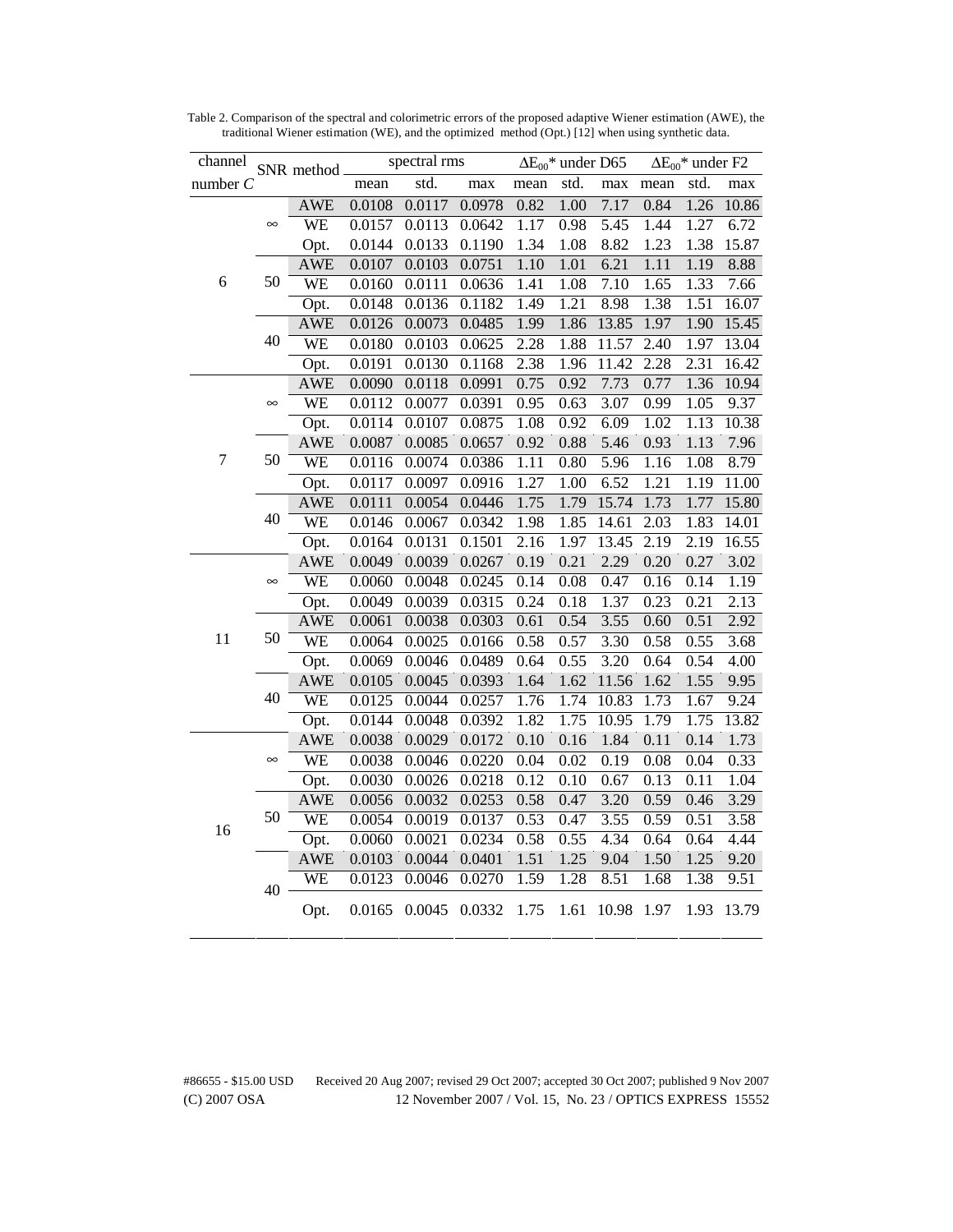In the case of 6 and 7 channels, the proposed method outperforms the Wiener estimation in terms of both spectral rms error and color difference error, at a significant level of  $p=0.01$ . In the case of 11 channels, the spectral rms error of the proposed method is lower than that of the Wiener estimation, but the color difference error is slightly larger when  $SNR=\infty$  and SNR=50. This seeming contradiction is due to the nonlinear transform between reflectance and CIELAB space, and also the nonlinear operation involved in the color difference formula calculation. In the case of 16 channels, the spectral errors of proposed method are similar to or even slightly larger than those of the Wiener estimation. The maximum spectral rms errors and color difference errors of the proposed method are usually larger than those of the Wiener estimation for different channel numbers and noise levels. It is interesting to observe that in the case of 11 and 16 channels, both of the spectral and colorimetric errors are lower than those of the Wiener estimation when SNR=40. As a whole, it can be conclude from Table 2 that the superiority of proposed method is obvious when the channel response information is not very complete or degraded by noise, or more specifically, when channel number is small or SNR is low.

#### *5.2. Real data*

In the experiment of real data, the actual responses of the imaging system were used. The color accuracies of the proposed method and the traditional Wiener estimation were investigated using different channel numbers. The noise variances were estimated according to Eq. (9). The spectral rms errors and color difference errors are listed in Table 3. It is observed that the proposed method outperforms Wiener estimation in the cases of 6 and 7 channels. For the case of 11 and 16 channels, the color accuracies of the proposed method are close to those of the Wiener estimation. This finding is consistent with that in synthetic data experiment part. Figure 5 shows typical reconstructed reflectances using the proposed method and the Wiener estimation when channel number  $C=7$ . It is found that the reflectances reconstructed by the proposed adaptive Wiener estimation are more accurate than those of the traditional Wiener estimation.

| channel    | method.      |      | spectral rms                                                 |     |      |      | $\Delta E_{00}$ * under D65 $\Delta E_{00}$ * under F2 |                 |           |      |
|------------|--------------|------|--------------------------------------------------------------|-----|------|------|--------------------------------------------------------|-----------------|-----------|------|
| number $C$ |              | mean | std.                                                         | max | mean | std. | max                                                    | mean            | std.      | max  |
| 6          | AWE          |      | 0.0144 0.0090 0.0488 1.38 0.91 4.79                          |     |      |      |                                                        | 1.37            | 0.94      | 4.68 |
|            | WE           |      | 0.0186 0.0124 0.0642 1.55 1.15 7.48 1.77                     |     |      |      |                                                        |                 | 1.33      | 8.05 |
|            | AWE.         |      | $0.0124$ $0.0080$ $0.0451$ $1.05$ $0.59$ $3.37$ $1.13$       |     |      |      |                                                        |                 | 0.68      | 4.52 |
|            | WE           |      | 0.0148 0.0094 0.0433 1.25 0.70 3.52 1.33                     |     |      |      |                                                        |                 | 0.95 5.82 |      |
| 11         |              |      | AWE 0.0112 0.0072 0.0379 0.86 0.45 2.67                      |     |      |      |                                                        | $0.90 \pm 0.47$ |           | 2.64 |
|            | WE.          |      | 0.0112 0.0069 0.0328 0.85 0.50 3.43 0.89                     |     |      |      |                                                        |                 | 0.51      | 2.99 |
| 16         | AWE.         |      | $0.0106$ $0.0069$ $0.0356$ $0.82$ $0.44$ 2.74 $0.84$         |     |      |      |                                                        |                 | 0.45      | 2.70 |
|            | <b>*****</b> |      | $0.0100, 0.0051, 0.0001, 0.70, 0.10, 0.01, 0.02, 0.17, 0.05$ |     |      |      |                                                        |                 |           |      |

WE 0.0100 0.0064 0.0321 0.79 0.48 3.31 0.83 0.47 2.96

Table 3. Comparison of the spectral and colorimetric errors of the proposed adaptive Wiener estimation (AWE) and the traditional Wiener estimation (WE) when using real data.